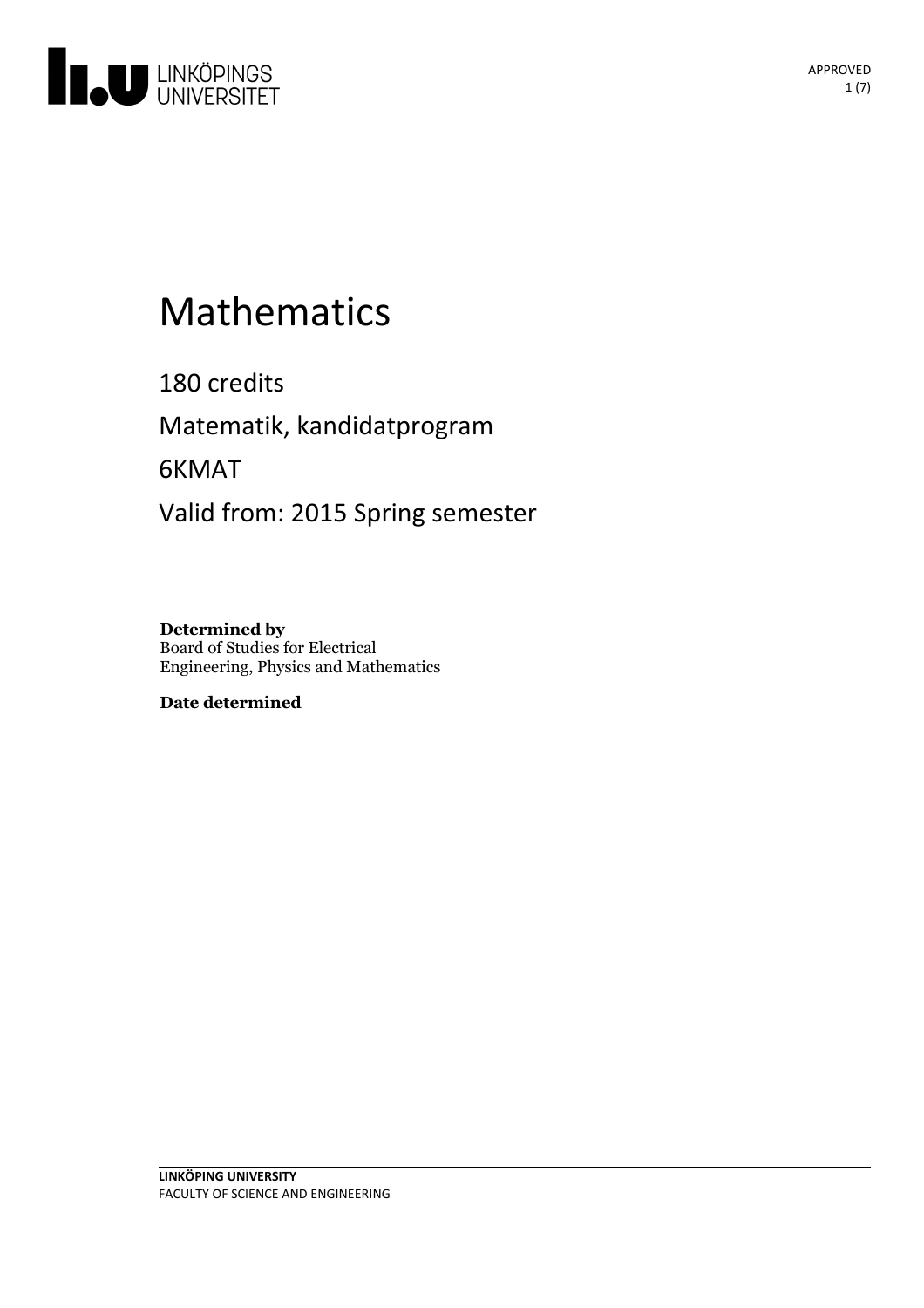## Entry requirements

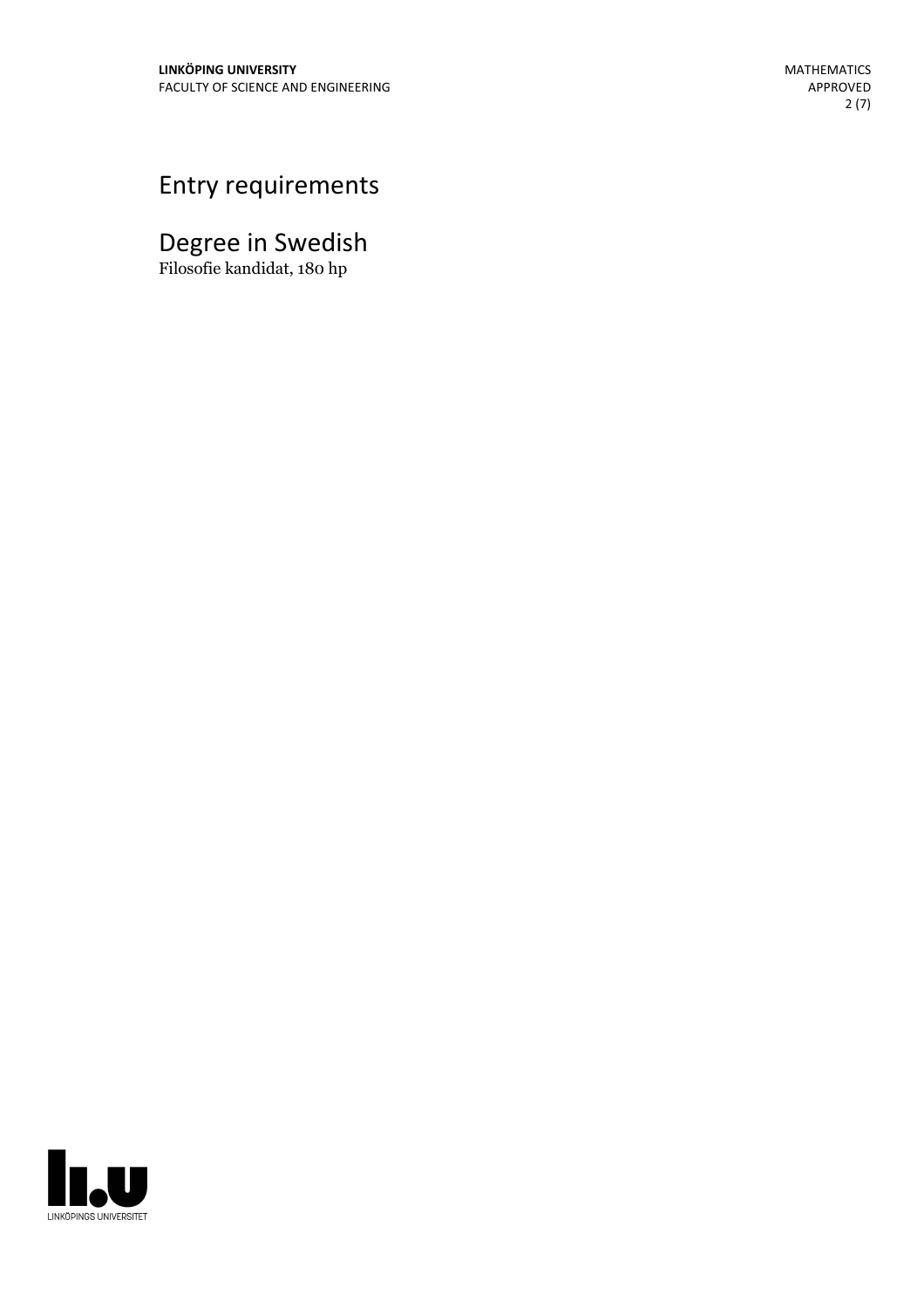## **Curriculum**

### **Semester 4 (Spring 2017)**

| Course<br>code | <b>Course name</b>                                        | <b>Credits</b> | Level | <b>Timetable</b><br>module   | <b>ECV</b> |
|----------------|-----------------------------------------------------------|----------------|-------|------------------------------|------------|
| Period 1       |                                                           |                |       |                              |            |
| TAOP07         | Introduction to Optimization                              | 6              | G1X   | 3                            | C          |
| TATA53         | Linear Algebra, Honours Course                            | $6*$           | G2X   | $\qquad \qquad \blacksquare$ | E          |
| TATA54         | Number Theory                                             | 6              | G2X   | 2                            | Ε          |
| TATA64         | <b>Graph Theory</b>                                       | $6*$           | A1X   | $\overline{2}$               | E          |
| THEN18         | English                                                   | $6*$           | G1X   | 4                            | E          |
| TPPE98         | Economic Analysis: Economic Theory                        | 4              | G2X   | 4                            | E          |
| Period 2       |                                                           |                |       |                              |            |
| TAMS65         | Mathematical Statistics, second course                    | 6              | G2X   | 2                            | C          |
| TAOP24         | <b>Optimization, Advanced Course</b>                      | 6              | G2X   | 1                            | C          |
| TATA53         | Linear Algebra, Honours Course                            | $6*$           | G2X   | $\overline{a}$               | E          |
| TATA64         | <b>Graph Theory</b>                                       | $6*$           | A1X   | $\overline{2}$               | E          |
| THEN18         | English                                                   | $6*$           | G1X   | 4                            | E          |
| TPPE24         | Economic Analysis: Decision- and Financial<br>Methodology | 6              | G2X   | 3                            | E          |
| TPTE06         | <b>Industrial Placement</b>                               | 6              | G1X   |                              | E          |

#### *Specialisation: Additional courses*

| Course<br>code | Course name                   | <b>Credits</b> | Level | <b>Timetable</b><br>module | <b>ECV</b> |
|----------------|-------------------------------|----------------|-------|----------------------------|------------|
| Period 2       |                               |                |       |                            |            |
|                | TATA81 History of Mathematics | 4              | G1X   |                            |            |

#### *Specialisation: Applied Mathematics*

| Course<br>code | Course name                    | <b>Credits</b> | Level            | <b>Timetable</b><br>module | <b>ECV</b> |
|----------------|--------------------------------|----------------|------------------|----------------------------|------------|
| Period 1       |                                |                |                  |                            |            |
| TATA53         | Linear Algebra, Honours Course | $6*$           | G2X              | $\blacksquare$             |            |
| TATA54         | Number Theory                  | 6              | G2X              | $\overline{2}$             | E          |
| Period 2       |                                |                |                  |                            |            |
| TATA53         | Linear Algebra, Honours Course | $6*$           | G <sub>2</sub> X |                            | F          |

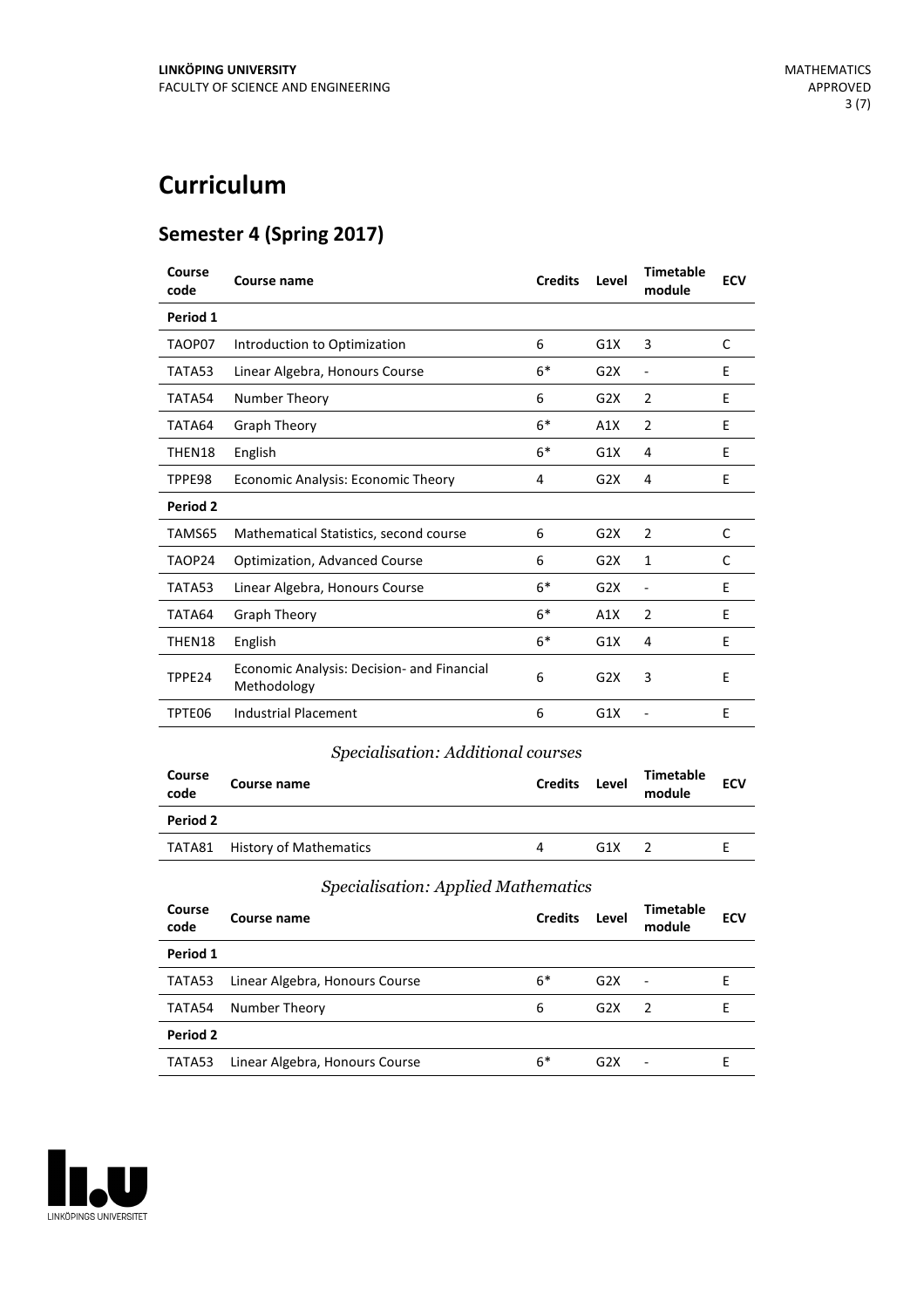#### *Specialisation: Computer Science*

| Course<br>code | Course name                    | <b>Credits</b> | Level | <b>Timetable</b><br>module | <b>ECV</b> |
|----------------|--------------------------------|----------------|-------|----------------------------|------------|
| Period 1       |                                |                |       |                            |            |
| TATA53         | Linear Algebra, Honours Course | $6*$           | G2X   | $\blacksquare$             | F          |
| TATA54         | Number Theory                  | 6              | G2X   | $\overline{z}$             | F          |
| Period 2       |                                |                |       |                            |            |
| TATA53         | Linear Algebra, Honours Course | $6*$           | G2X   |                            | F          |

#### *Specialisation: Mathematics*

| Course<br>code | Course name                    | <b>Credits</b> | Level            | Timetable<br>module      | <b>ECV</b> |
|----------------|--------------------------------|----------------|------------------|--------------------------|------------|
| Period 1       |                                |                |                  |                          |            |
| TATA53         | Linear Algebra, Honours Course | $6*$           | G2X              | $\overline{\phantom{a}}$ | F          |
| TATA54         | Number Theory                  | 6              | G <sub>2</sub> X | 2                        | F          |
| Period 2       |                                |                |                  |                          |            |
| TATA53         | Linear Algebra, Honours Course | $6*$           | G <sub>2</sub> X |                          | F          |

#### *Specialisation: Modelling and Optimization in Economics*

| Course<br>code | Course name                                               | <b>Credits</b> | Level            | Timetable<br>module | <b>ECV</b> |
|----------------|-----------------------------------------------------------|----------------|------------------|---------------------|------------|
| Period 1       |                                                           |                |                  |                     |            |
| TATA53         | Linear Algebra, Honours Course                            | $6*$           | G2X              | $\blacksquare$      | Е          |
| TPPE98         | Economic Analysis: Economic Theory                        | 4              | G2X              | 4                   | F          |
| Period 2       |                                                           |                |                  |                     |            |
| TATA53         | Linear Algebra, Honours Course                            | $6*$           | G2X              | $\sim$              | F          |
| TPPE24         | Economic Analysis: Decision- and Financial<br>Methodology | 6              | G <sub>2</sub> X | 3                   | Е          |

#### **Semester 5 (Autumn 2017)**

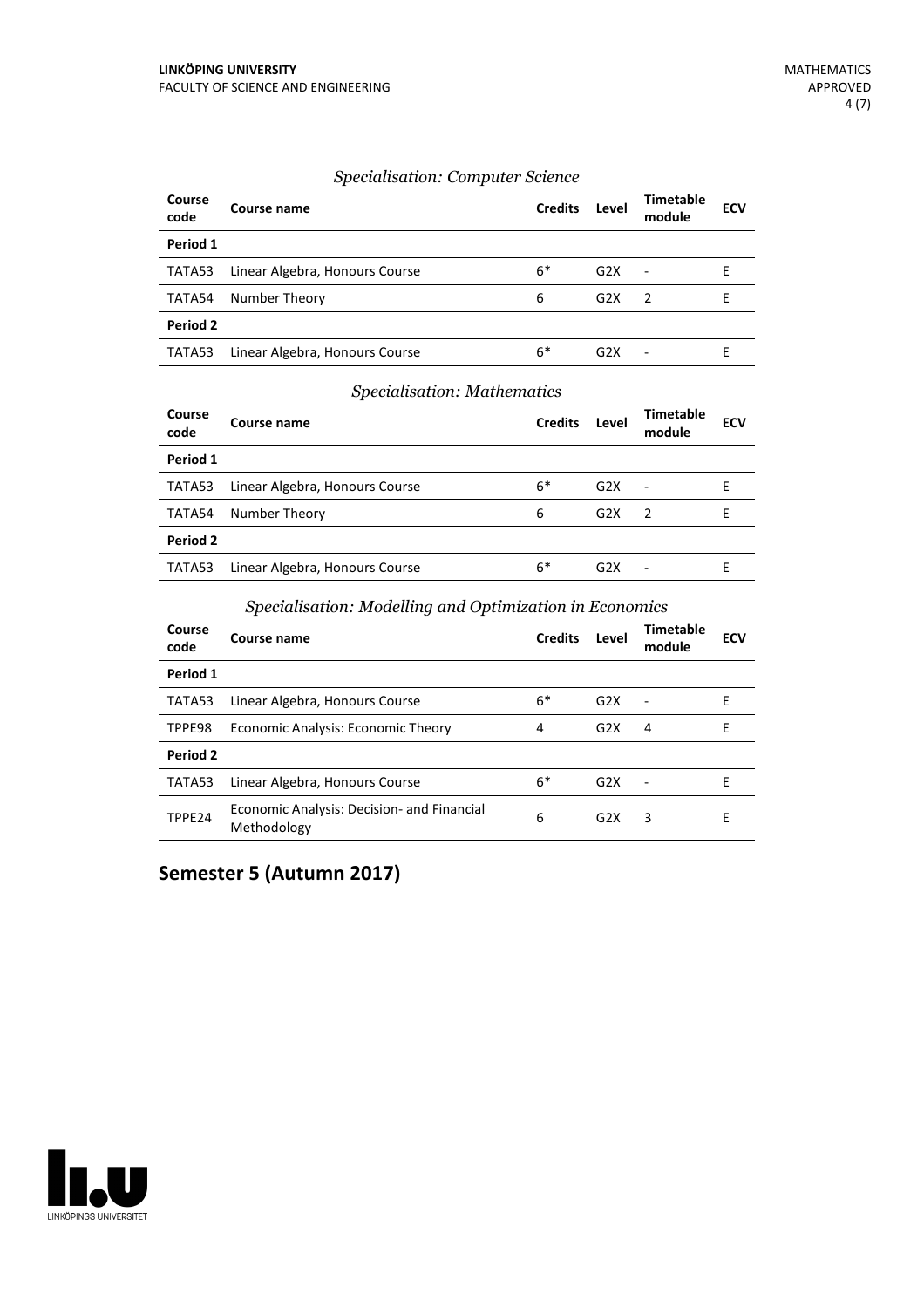| Period 1<br>$6*$<br>TATA49<br>G1X<br>4<br><b>Geometry with Applications</b><br>TATA77<br><b>Fourier Analysis</b><br>6<br>G <sub>2</sub> X<br>1<br>$8*$<br>$\overline{2}$<br>TDDC76<br>Programming and Data Structures<br>G <sub>2</sub> X<br>$2*$<br>TGTU56<br>Communication<br>4<br>G2X | C<br>C<br>C |
|------------------------------------------------------------------------------------------------------------------------------------------------------------------------------------------------------------------------------------------------------------------------------------------|-------------|
|                                                                                                                                                                                                                                                                                          |             |
|                                                                                                                                                                                                                                                                                          |             |
|                                                                                                                                                                                                                                                                                          |             |
|                                                                                                                                                                                                                                                                                          |             |
|                                                                                                                                                                                                                                                                                          | C           |
| TAMS46<br>Probability Theory, Second Course<br>6<br>A1X<br>3                                                                                                                                                                                                                             | E           |
| $6*$<br>TATA55<br>Abstract Algebra<br>G <sub>2</sub> X<br>3                                                                                                                                                                                                                              | E           |
| $6*$<br>TATA74<br><b>Differential Geometry</b><br>G2X<br>3                                                                                                                                                                                                                               | E           |
| 6<br>3<br>Artificial Intelligence<br>G <sub>2</sub> X<br>TDDC17                                                                                                                                                                                                                          | E           |
| 6<br>$\mathbf{1}$<br>TPPE13<br><b>Production and Operations Management</b><br>G <sub>2</sub> X                                                                                                                                                                                           | E           |
| TPPE17<br>Corporate Finance<br>6<br>G <sub>2</sub> X<br>4                                                                                                                                                                                                                                | E           |
| Period 2                                                                                                                                                                                                                                                                                 |             |
| $6*$<br>G1X<br>4<br>TATA49<br><b>Geometry with Applications</b>                                                                                                                                                                                                                          | $\mathsf C$ |
| $8*$<br>TDDC76<br>Programming and Data Structures<br>G2X<br>2                                                                                                                                                                                                                            | C           |
| $2*$<br>TGTU56<br>Communication<br>G <sub>2</sub> X<br>4                                                                                                                                                                                                                                 | C           |
| 6<br>TAMS17<br>A1X<br>1<br>Statistical Theory, advanced course                                                                                                                                                                                                                           | E           |
| TAOP18<br>6<br><b>Supply Chain Optimization</b><br>A1X<br>$\mathbf{1}$                                                                                                                                                                                                                   | E           |
| $6*$<br>TATA55<br>Abstract Algebra<br>G <sub>2</sub> X<br>3                                                                                                                                                                                                                              | E           |
| $6*$<br><b>Differential Geometry</b><br>TATA74<br>G <sub>2</sub> X<br>3                                                                                                                                                                                                                  | E           |
| TDDD72<br>6<br>G1X<br>$\overline{2}$<br>Logic                                                                                                                                                                                                                                            | E           |
| 6<br>TEIO04<br><b>Project Management</b><br>G <sub>2</sub> X<br>$\overline{2}$                                                                                                                                                                                                           | E           |
| 6<br>3<br>Signals and Systems<br>G <sub>2</sub> X<br>TSDT18                                                                                                                                                                                                                              | E           |
| 6<br>$\overline{2}$<br>TSIT02<br><b>Computer Security</b><br>G <sub>2</sub> X                                                                                                                                                                                                            | E           |
| 3<br><b>TSKS11</b><br>Networks: Models, Algorithms and Applications<br>6<br>G <sub>2</sub> X                                                                                                                                                                                             | E           |

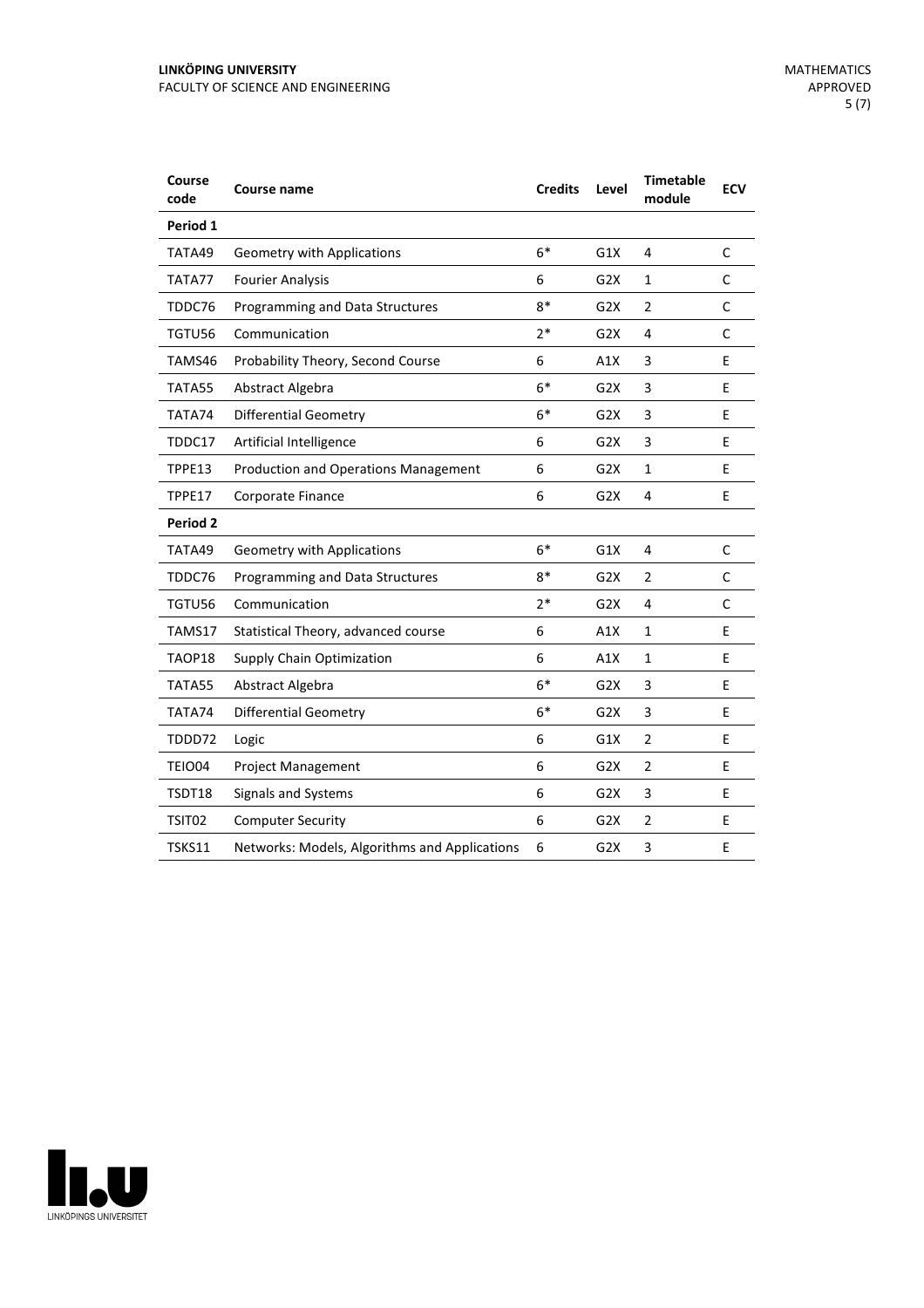| Course<br>code | Course name                                   | <b>Credits</b> | Level            | <b>Timetable</b><br>module | <b>ECV</b> |
|----------------|-----------------------------------------------|----------------|------------------|----------------------------|------------|
| Period 1       |                                               |                |                  |                            |            |
| TATA55         | Abstract Algebra                              | $6*$           | G2X              | 3                          | E          |
| Period 2       |                                               |                |                  |                            |            |
| TATA55         | Abstract Algebra                              | $6*$           | G2X              | 3                          | E          |
| TSDT18         | Signals and Systems                           | 6              | G <sub>2</sub> X | 3                          | E          |
| TSKS11         | Networks: Models, Algorithms and Applications | - 6            | G <sub>2</sub> X | 3                          | Е          |

#### *Specialisation: Applied Mathematics*

#### *Specialisation: Computer Science*

| Course<br>code | Course name                                   | <b>Credits</b> | Level | Timetable<br>module | <b>ECV</b> |
|----------------|-----------------------------------------------|----------------|-------|---------------------|------------|
| Period 1       |                                               |                |       |                     |            |
| TATA55         | Abstract Algebra                              | $6*$           | G2X   | 3                   | Е          |
| TDDC17         | Artificial Intelligence                       | 6              | G2X   | 3                   | E          |
| Period 2       |                                               |                |       |                     |            |
| TATA55         | Abstract Algebra                              | $6*$           | G2X   | 3                   | E          |
| TSIT02         | <b>Computer Security</b>                      | 6              | G2X   | 2                   | E          |
| TSKS11         | Networks: Models, Algorithms and Applications | -6             | G2X   | 3                   | F          |

#### *Specialisation: Mathematics*

| Course<br>code | Course name      | <b>Credits</b> | Level | <b>Timetable</b><br>module | <b>ECV</b> |
|----------------|------------------|----------------|-------|----------------------------|------------|
| Period 1       |                  |                |       |                            |            |
| TATA55         | Abstract Algebra | $6*$           | G2X   | 3                          | F          |
| Period 2       |                  |                |       |                            |            |
| TATA55         | Abstract Algebra | $6*$           | G2X   | 3                          |            |

#### *Specialisation: Modelling and Optimization in Economics*

| Course<br>code | Course name                                 | <b>Credits</b> | Level            | Timetable<br>module | <b>ECV</b> |
|----------------|---------------------------------------------|----------------|------------------|---------------------|------------|
| Period 1       |                                             |                |                  |                     |            |
| TPPE13         | <b>Production and Operations Management</b> | 6              | G2X              | $\overline{1}$      | F          |
| TPPE17         | Corporate Finance                           | 6              | G <sub>2</sub> X | 4                   | F.         |
| Period 2       |                                             |                |                  |                     |            |
| TAOP18         | Supply Chain Optimization                   | 6              | A1X              |                     |            |